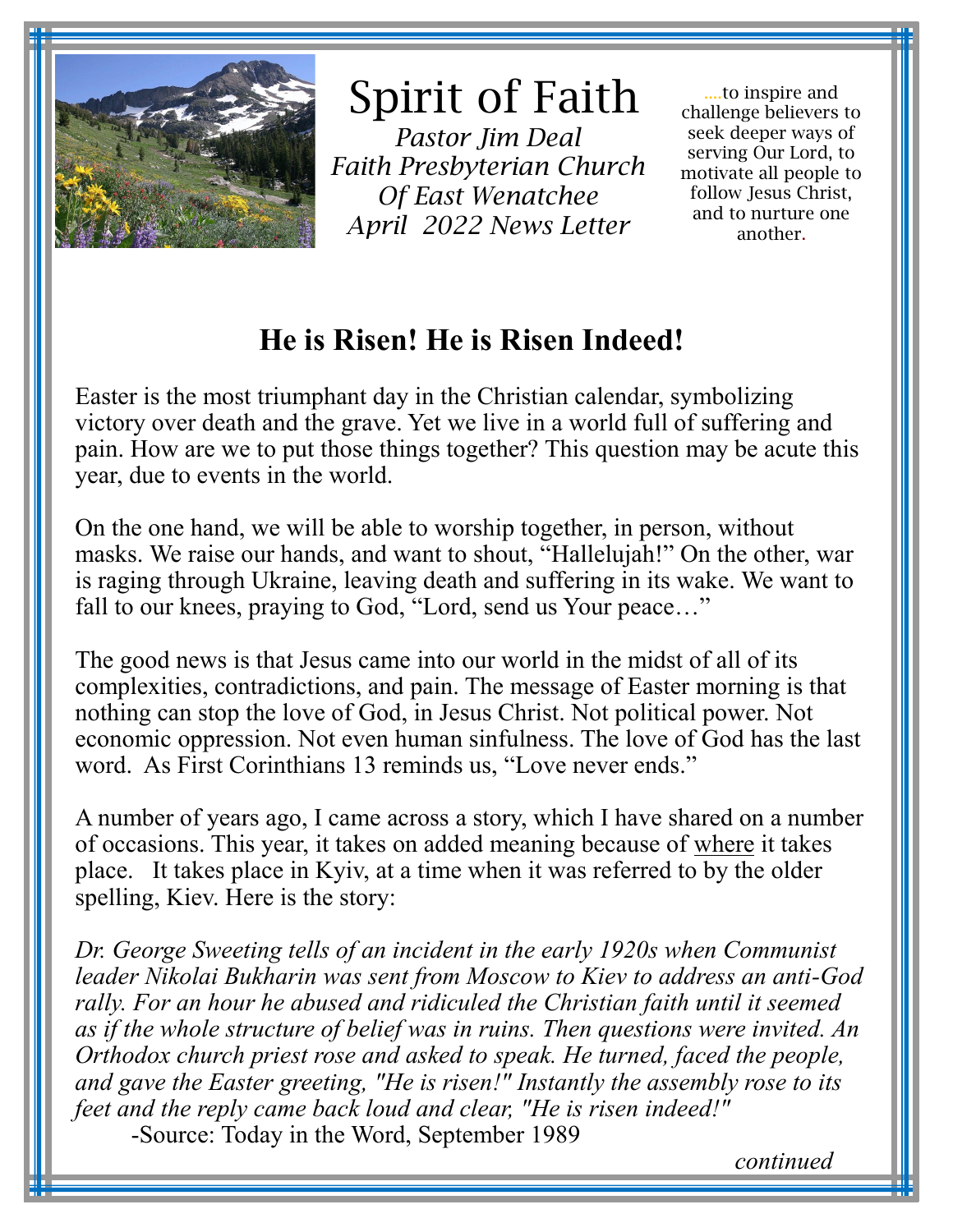Wherever Easter is celebrated, whether in our beautiful Wenatchee Valley, other parts of our nation, or the world, and even in Kyiv, the message is the same: He is risen! He is risen indeed!

Have a blessed Easter!

Faithfully yours,

Pastor Jim

#### **Special Offering for Ukraine**

The Session has called for us to take a special offering for Ukraine. We will receive this special offering on Palm Sunday, April  $10<sup>th</sup>$ . We are directing our gifts through Samaritan's Purse, which has a field hospital in the region. From the Samaritan's Purse website:

*"Samaritan's Purse continues to provide medical relief to displaced Ukrainians, serving them at our Emergency Field Hospital on the outskirts of Lviv, in western Ukraine. The hospital opened on March 14.*

*We are also operating a 24-hour medical clinic at a train station in Lviv. To meet growing needs, we opened an additional clinic in one of the city's major bus stations. Our fourth medical intervention, an Emergency Outpatient Clinic, is meeting medical needs in southern Ukraine."*

You are encouraged to give to this offering, when it is received on Palm Sunday, through the offering plate, marking your check or envelope accordingly. Alternatively, you may mail in a contribution to the church office. Thank you!

## **Sign Up for the Seder Dinner on April 14th**

Please join us for a Seder Dinner on Maundy Thursday, April 14<sup>th</sup>, at 6:00pm in our Fellowship Hall. This is a Christian Version of the Hebrew Passover Dinner. During the dinner, participants will have the opportunity to read along with the Passover Seder, which tells the story of God bringing the Israelites out of Egypt, using special foods to represent the journey (salt water for the Dead Sea, etc.).This dinner includes a full lamb dinner, so we need an exact count of all who will be attending. Please RSVP by signing up in the fellowship Hall. For more questions, please contact Jeana Deal at 509-670-2925. Thank you!

## **Easter Egg Hunt**

Our Annual Easter Egg Hunt for Children will take place on Saturday, April  $16<sup>th</sup>$ , at 10am. Participants are encouraged to come early for hunt, as we start promptly at 10am. You can help support the hunt by bringing bagged candy to the church ahead of time. Thank you!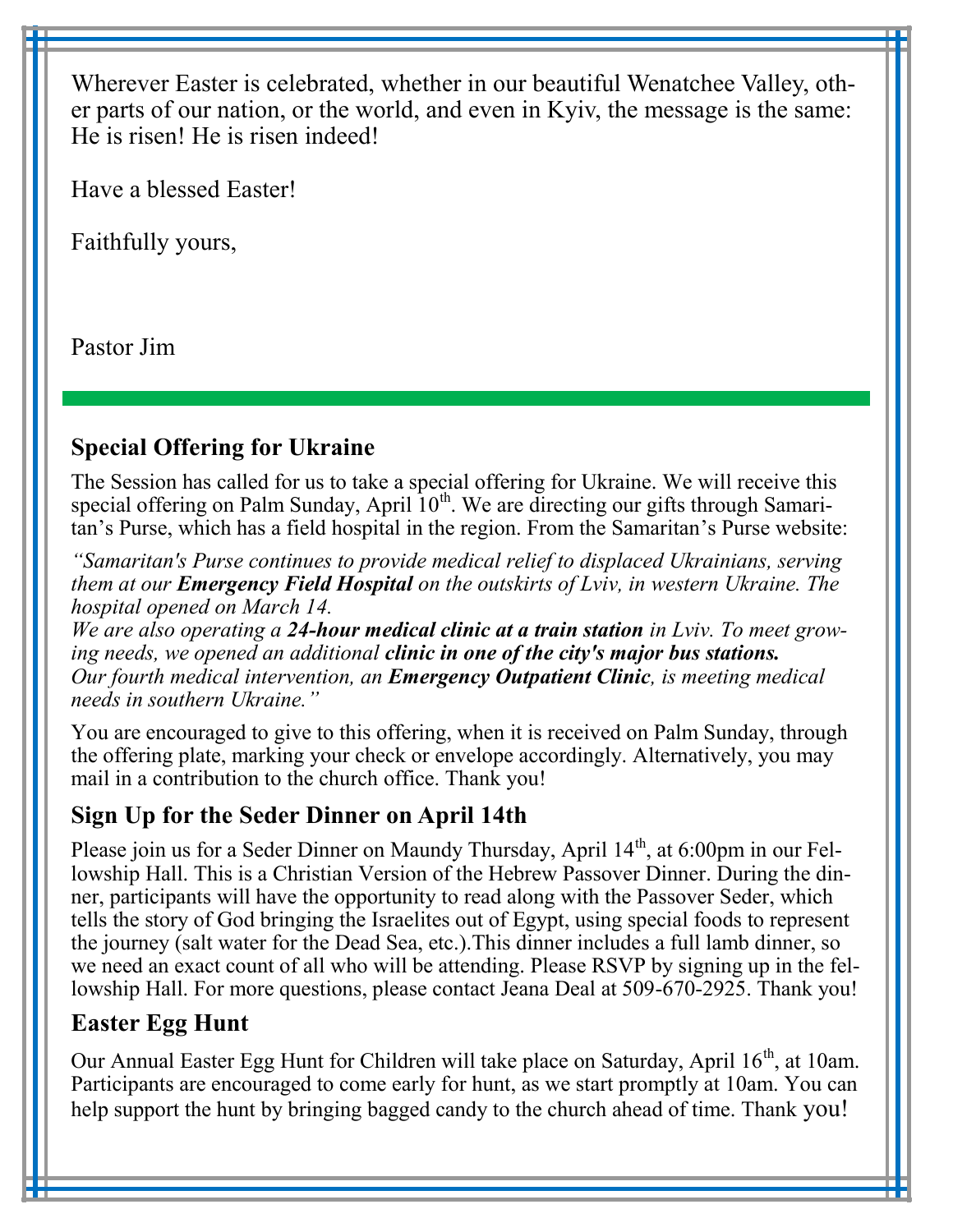# **Scholarships Available**

Faith Presbyterian Church is reminding vocational, college or university students of the availability of scholarships from the Hussey Scholarship Fund for the upcoming school year this fall. The scholarship fund was established by church members, Chuck and Alice Hussey, fourteen years ago for assisting young adults who are affiliated with our church in their pursuit of higher education. Over \$116,000 has been received by 31 students since the inception of the scholarship fund. Once again this spring, scholarships are offered to students affiliated with the Faith Presbyterian Church who are graduating seniors or others pursuing or continuing their higher education. What a wonderful opportunity for our young adults! And what generosity and foresight of Chuck and Alice Hussey!

Applicants should have the following additional qualifications:

- 3.0 GPA for high school; 2.5 GPA for college students preferred
- School and community involvement
- Leadership skills

All applicants will be considered

Scholarship applications are due at the church no later than April 15th. This news brief is intended to provide a "heads up" and reminder to pick up the brochure and application in the narthex of the church in the near future. And students are reminded to be certain to give those individuals writing references for the application a minimum of three weeks. ALL portions of the application must be received by the due date to qualify for consideration. If you have questions or would like an electronic copy of the application, please contact Pat Malone at 884-6349 or by email at patmalone  $2\omega$  frontier.com.

## *April Anniversary*

*Martin & Angela Dial April 14*





## *April Birthdays*

*Tom Raese April 03 Julie McLean April 06 Carole Lee Walk April 06 Shannon Weldy April 07 Fred Deal April 18*

 *Happy Birthday To All* 

## **Please Give!**

 We welcome you to give online through our web site, through the mail, or in connec tion with worship.

Thank you to all who give!